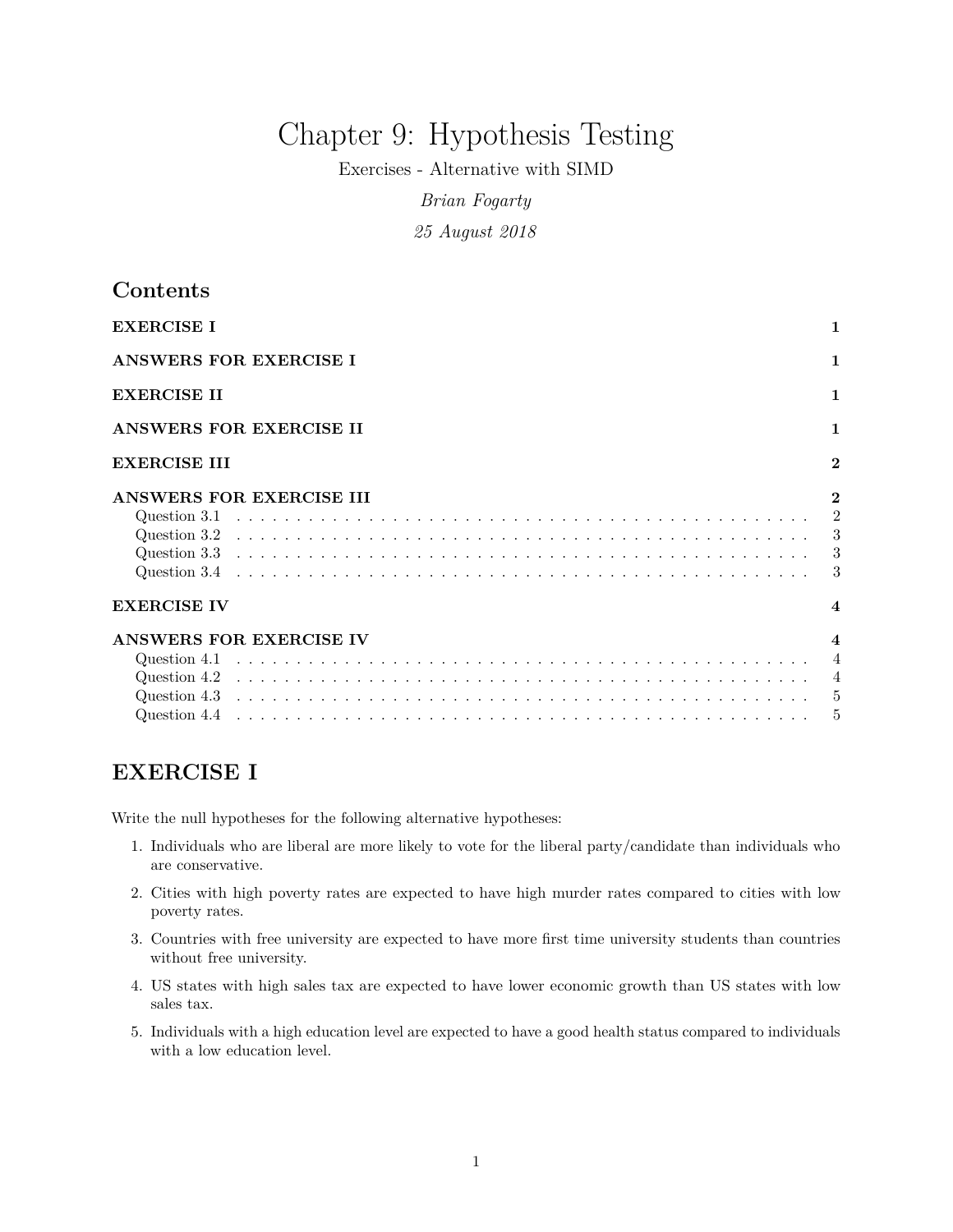# <span id="page-1-0"></span>**ANSWERS FOR EXERCISE I**

- 1. There is no relationship between individuals' political ideology (or liberal/conservative) and vote choice.
- 2. There is no relationship between cities' poverty rates and murder rates.
- 3. There is no relationship between countries' tuition fees and the number of first time university students.
- 4. There is no relationship between US states' sales tax rate and economic growth.
- 5. There is no relationship between individuals' education level and health status.

# <span id="page-1-1"></span>**EXERCISE II**

Write a statement signifying a statistically significant relationship for each of the previous alternative hypotheses.

# <span id="page-1-2"></span>**ANSWERS FOR EXERCISE II**

- 1. There is a statistically significant relationship between individuals' political ideology (or liberal/conservative) and vote choice. Or, political ideology has a statistically significant effect on individuals' vote choice.
- 2. There is a statistically significant relationship between cities' poverty rates and murder rates. Or, poverty rates have a statistically significant effect on cities' murder rates.
- 3. There is a statistically significant relationship between countries' tuition fees and the number of first time university students. Or, whether a country has tuition fees or not has a statistically significant effect on the number of first time university students.
- 4. There is a statistically significant relationship between US states' sales tax rate and economic growth. Or, sales tax rates have a statistically significant effect on states' economic growth.
- 5. There is a statistically significant relationship between individuals' education level and health status. Or, education level has a statistically significant effect on individuals' health status.

# <span id="page-1-3"></span>**EXERCISE III**

Using pct employment deprived as the outcome variable and urban as the grouping variable from the SIMD data (simd.csv), carry out the following **independent samples** tests.

- 1. Perform a non-directional *t*-test. Are the groups significantly different?
- 2. Based on your findings from the previous question, perform an appropriate directional *t*-test. Is there a significant difference?
- 3. Perform a non-directional Wilcoxon rank-sum test. How are the significance results different from the *t*-test using this non-parametric test?
- 4. Based on your findings from the previous question, perform an appropriate directional Wilcoxon ranksum test. How are the significance results different from the directional *t*-test using this non-parametric test?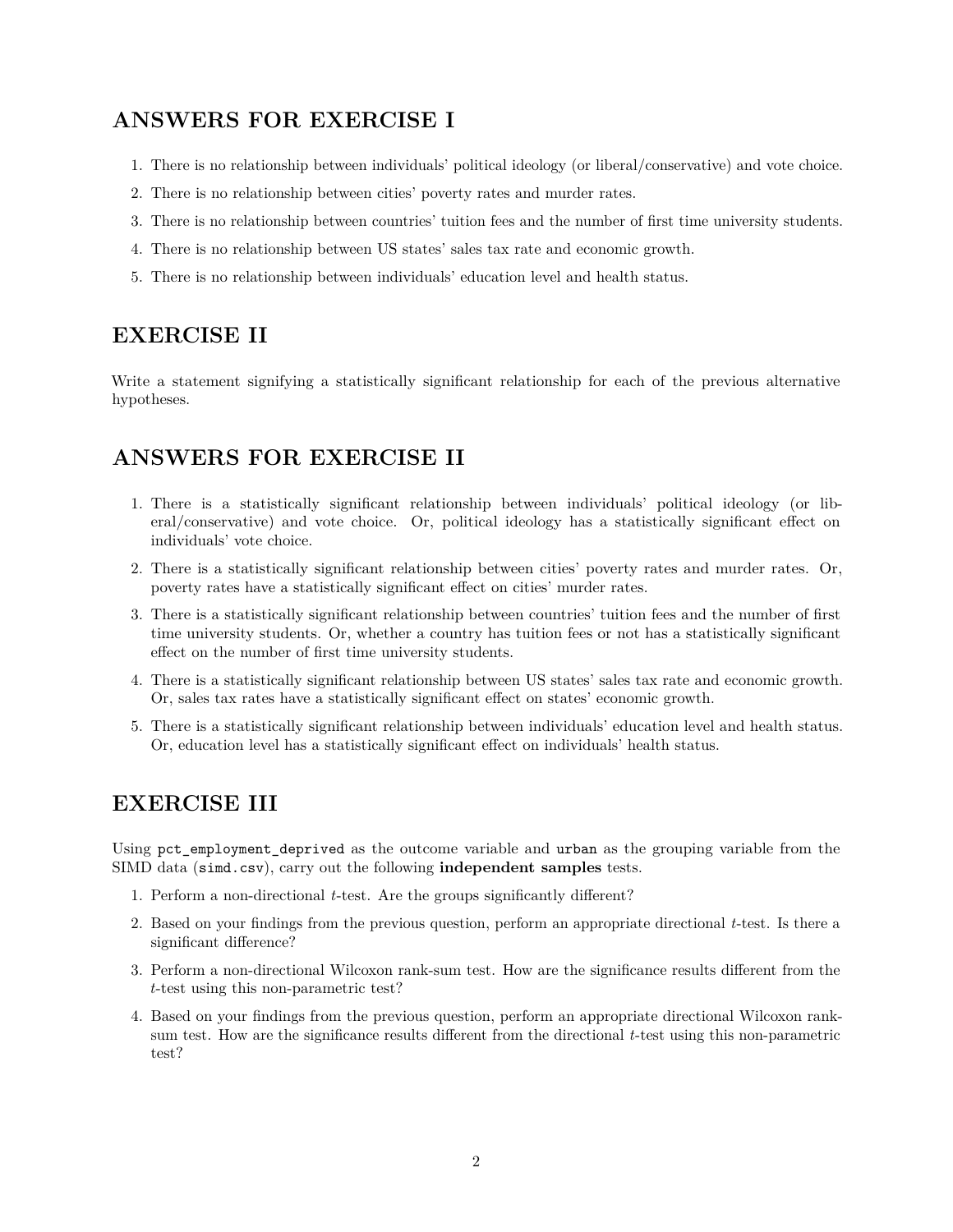### <span id="page-2-0"></span>**ANSWERS FOR EXERCISE III**

### <span id="page-2-1"></span>**Question 3.1**

```
setwd("C:/QSSD/Exercises/Chapter 9 - Exercises/")
getwd()
```
[1] "C:/QSSD/Exercises/Chapter 9 - Exercises"

```
simd \leq read.csv<sup>("simd.csv")</sup>
```
**library**(car)

Loading required package: carData simd**\$**urban <- **recode**(simd**\$**urban, "0='Rural';1='Urban'",as.factor=TRUE)

```
t.test(pct_employment_deprived~urban, data=simd)
```
Welch Two Sample t-test

```
data: pct_employment_deprived by urban
t = -21.831, df = 6176.8, p-value < 2.2e-16
alternative hypothesis: true difference in means is not equal to 0
95 percent confidence interval:
-4.147837 -3.464297
sample estimates:
mean in group Rural mean in group Urban
          8.288453 12.094519
```
Since  $p \leq 0.05$ , we conclude that there is a statistically significant difference in the mean employment deprivation percentage between urban and rural Scottish datazones.

#### <span id="page-2-2"></span>**Question 3.2**

Since rural datazones have a smaller mean than urban datazones, we need to use the option alternative="less" in the *t*-test.

```
t.test(pct_employment_deprived~urban, alternative="less", data=simd)
```
Welch Two Sample t-test

```
data: pct_employment_deprived by urban
t = -21.831, df = 6176.8, p-value < 2.2e-16
alternative hypothesis: true difference in means is less than 0
95 percent confidence interval:
     -Inf -3.519257
sample estimates:
mean in group Rural mean in group Urban
          8.288453 12.094519
```
Since  $p \leq 0.05$ , we conclude that rural datazones' mean employment deprivation percentage is statistically significantly smaller than for urban datazones.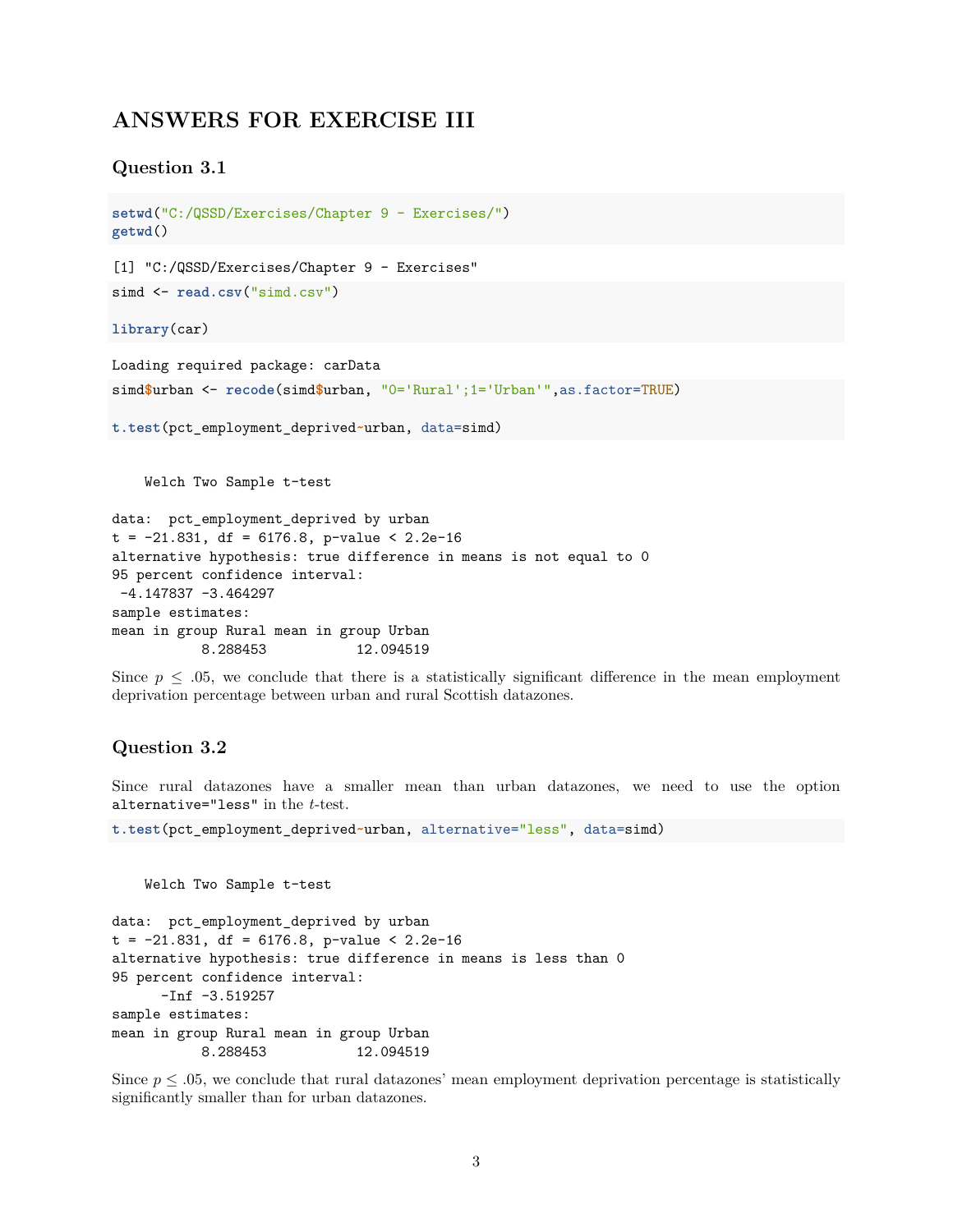### <span id="page-3-0"></span>**Question 3.3**

**wilcox.test**(pct\_employment\_deprived**~**urban, data=simd)

Wilcoxon rank sum test with continuity correction

```
data: pct_employment_deprived by urban
W = 3992700, p-value < 2.2e-16
alternative hypothesis: true location shift is not equal to 0
```
We see that  $p \leq 2.2e-16$ , which tells us that there is a statistically significant difference between employment deprivation percentages of rural and urban datazones. Therefore, our significance results are the same as they were with the *t*-test.

#### <span id="page-3-1"></span>**Question 3.4**

Since we know that rural datazones have a smaller mean than urban datazones, we need to use the option alternative="less" in the Wilcoxon rank-sum Test.

```
wilcox.test(pct_employment_deprived~urban, alternative="less", data=simd)
```
Wilcoxon rank sum test with continuity correction

```
data: pct_employment_deprived by urban
W = 3992700, p-value < 2.2e-16
alternative hypothesis: true location shift is less than 0
```
We see that  $p \leq 2.2e-16$  and thus the rural datazone distribution is significantly less than the urban datazone distribution. Therefore, our significance results are the same as they were with the *t*-test.

### <span id="page-3-2"></span>**EXERCISE IV**

Using alcohol and drugs from the SIMD data (simd.csv), carry out the following **dependent samples** tests.

- 1. Perform a non-directional *t*-test. Are the groups significantly different?
- 2. Based on your findings from the previous question, perform an appropriate directional *t*-test. Is there a significant difference?
- 3. Perform a non-directional Wilcoxon Signed Test. How are the significance results different from the *t*-test using this non-parametric test?
- 4. Based on your findings from the previous question, perform an appropriate directional Wilcoxon Signed Test. How are the significance results different from the directional *t*-test using this non-parametric test?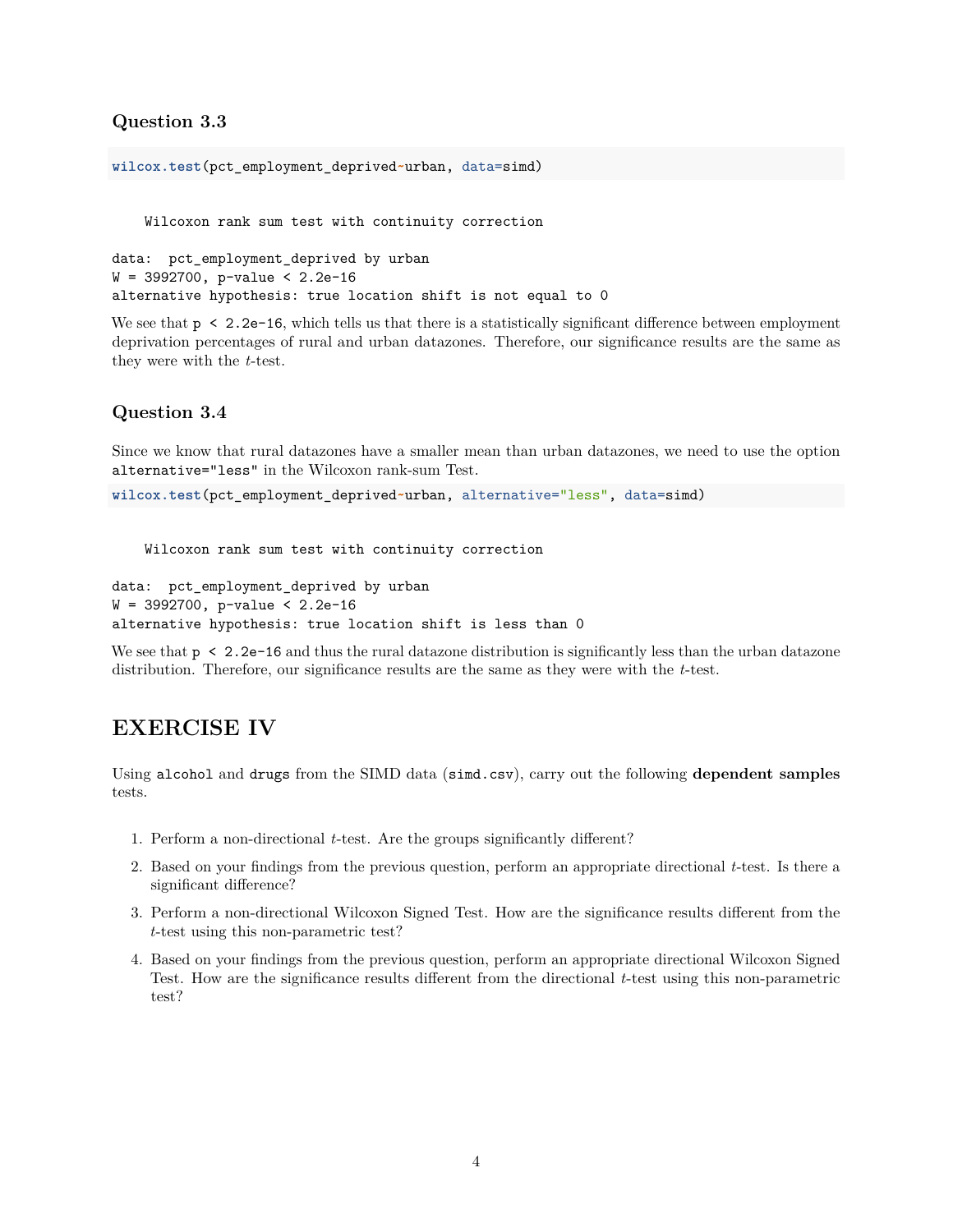### <span id="page-4-0"></span>**ANSWERS FOR EXERCISE IV**

#### <span id="page-4-1"></span>**Question 4.1**

**t.test**(simd**\$**alcohol,simd**\$**drugs, paired=TRUE)

Paired t-test

```
data: simd$alcohol and simd$drugs
t = 3.2978, df = 6973, p-value = 0.0009792
alternative hypothesis: true difference in means is not equal to 0
95 percent confidence interval:
2.032719 7.991084
sample estimates:
mean of the differences
               5.011901
```
Since  $p \leq .05$ , we conclude that there is a statistically significant difference between the means of the standardised ratios of hospital stays related to alcohol misuse and drug misuse.

#### <span id="page-4-2"></span>**Question 4.2**

Since the differences of means value is positive, it implies that the mean of the alcohol standardised ratio is greater than the mean of the drug standardised ratio.

**t.test**(simd**\$**alcohol,simd**\$**drugs, alternative="greater", paired=TRUE)

Paired t-test

```
data: simd$alcohol and simd$drugs
t = 3.2978, df = 6973, p-value = 0.0004896
alternative hypothesis: true difference in means is greater than 0
95 percent confidence interval:
2.511794 Inf
sample estimates:
mean of the differences
              5.011901
```
Since  $p \leq 0.05$ , we conclude that the mean of the alcohol standardised ratio is significantly greater than the mean of the drug standardised ratio.

#### <span id="page-4-3"></span>**Question 4.3**

**wilcox.test**(simd**\$**alcohol,simd**\$**drugs, paired=TRUE)

Wilcoxon signed rank test with continuity correction

```
data: simd$alcohol and simd$drugs
V = 14747000, p-value < 2.2e-16
alternative hypothesis: true location shift is not equal to 0
```